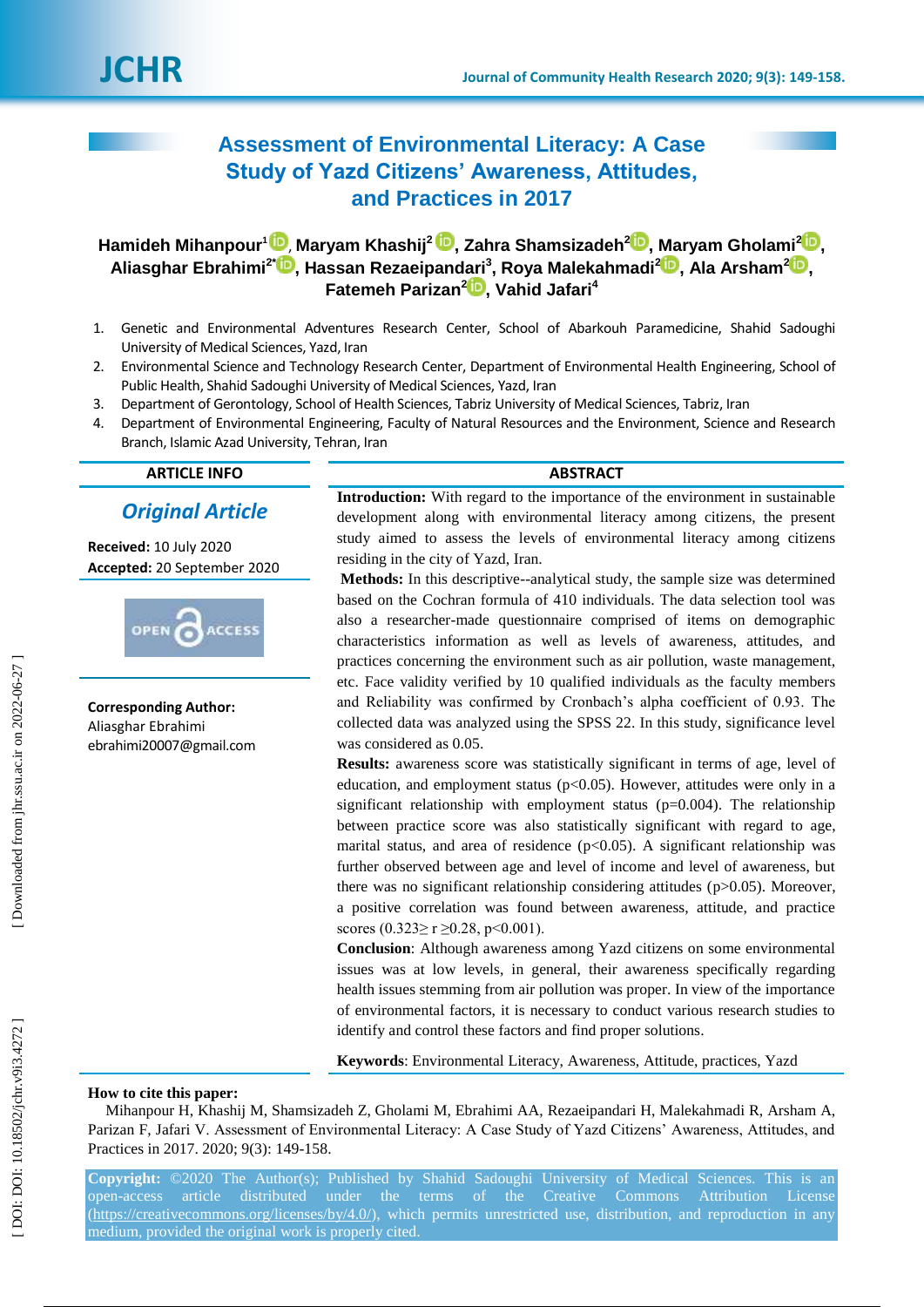#### **Introduction**

Environmental education refers to the process of training individuals on environmentally relevant issues to achieve solutions to deal with them, to obtain the required knowledge and skills to gain positive attitude s towards the environment , and to increase motivation in explaining environmental issues (1, 2) . The concept of environmental literacy was first introduced in 1968 by Charles representing individuals' knowledge and awareness in relation to the environment (3). Essentially, environmental literacy stands for the understanding of interactions between natural systems and human -social ones (4) .

Over recent years, this subject matter has been identified as one of the most prominent sections of environmental education. In this respect, four main areas of environmental literacy take account of environmental knowledge, environmental attitudes, environmental behavior perception , and environmental concerns (5).

The emergence of environmental issues is also associated with human occupation of the environment. Over the past century, factors such as rapid population growth, urbanization , and industrialization of communities has thus had detrimental effects on the environment  $(6, 7)$ .

Currently, humans are facing a set of environmental issues such as global warming, ozone depletion , and extinction of species that are all affecting life sustainability. The most vital strategy to deal with such environmental threats is to educate people (5).

Besides, the environment provides the necessary materials and the required energy to meet basic human and community needs, and all human activities depend on a sound and sustainable environment. In general, at least one activity performed by the human being can have positive or negative effects on the environment. In this regard, environmental pollution and degradation are now evident as the negative consequences of human activities (7). In addition, the effect of these consequences on the economy and the livelihood of communities should not be

neglected. Although , today, many people consider themselves as the environment advocates by virtue of their positive attitudes, they do not behave positively in preserving the environment. Essentially, humans are both the victims and the cause s of environmental degradation, such that this era is deemed as the era of environmental crisis. In this regard, environmental illiteracy is what exacerbates this crisis (8) .

Nowadays, environmental organizations and institutions are assumed responsible for protecting the environment and maintaining sustainable productivity. Protecting the environment can thus reduce environmental costs incurred by these organizations. Consequently, environmental literacy has become a vital issue among researchers. In general, it is argued that the level of knowledge and perception s of each individual on environmental issues is related to the desire to participate in environmentally related programs, which necessary for environmental protection. Although there is a need to change attitude s towards the environment, the education available in this field is insufficient (9, 10). People are only taking measures in preventing the destruction of these resources once they become aware of the value of natural resources and the environment (4, 11) .

The most important objective of environmental education is to promote environmental literacy and to reach an improved quality of the environment as well as the development of a sustainable environment (10). Environmental education can also aid individuals to raise awareness and perceptions, and to improve attitude s regarding human activities and the environment (4, 12). According to Lillah, lack of knowledge and awareness concerning environmental issues has restricted any type of individual or organizational measures in relation to the environment (13). Considering the importance of the environment

and its vital role in sustainable development, the present study aimed to assess the level s of environmental literacy (i.e. awareness (namely, knowledge), attitudes, and practice s) among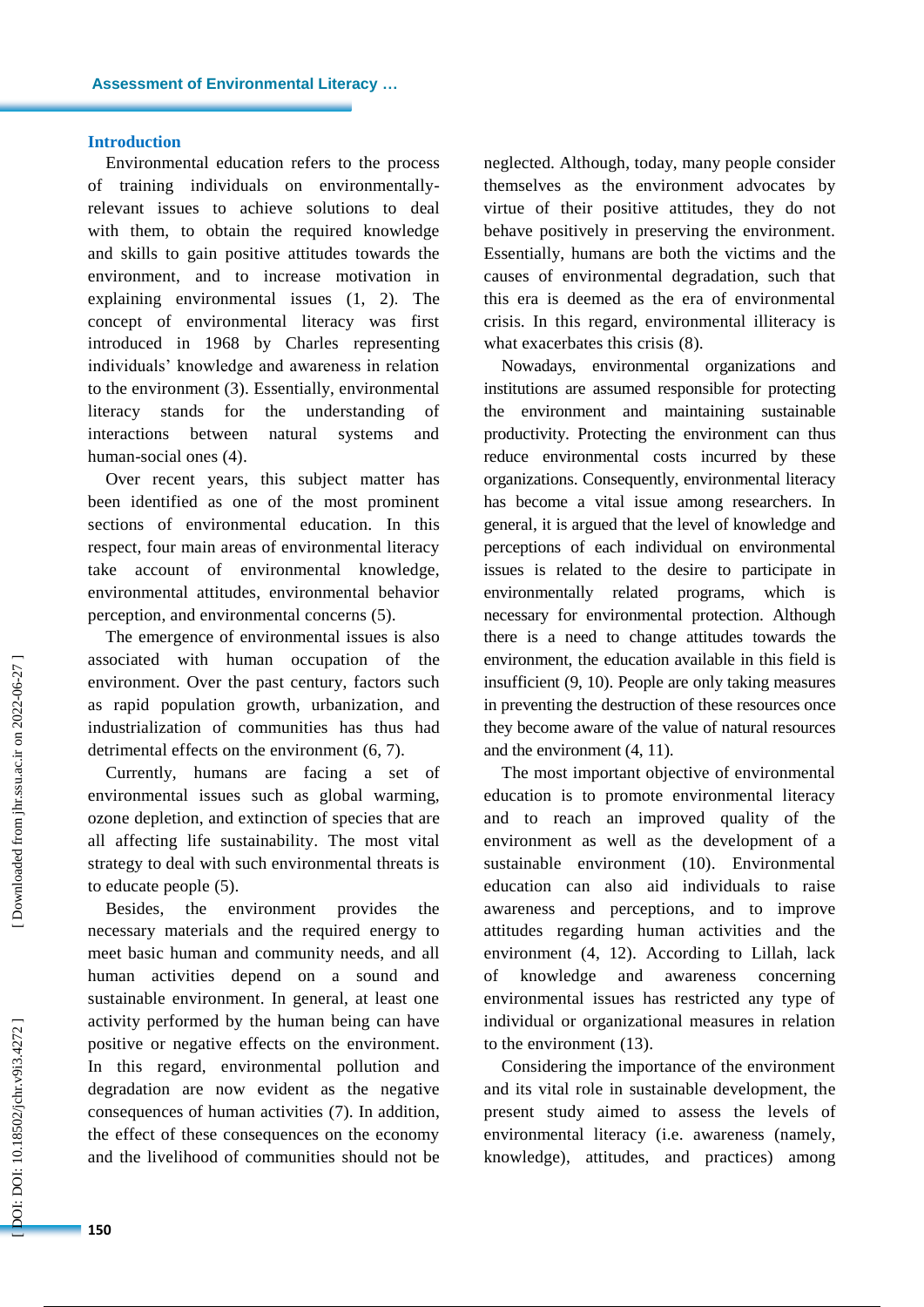citizens residing in the city of Yazd, Iran, on the subject of environmental issues and challenges such as air pollution, waste management, water resources scarcity, soil pollution , etc. in 2017.

# **Methods**

In this analytical study, the levels of environmental literacy (i.e., awareness (namely, knowledge), attitudes, and practice s) among residents in the city of Yazd, Iran, regarding environmental challenges and issues was assessed. The sample size was determined by 410 individuals as citizens aged over 18 years living in the city of Yazd based on the Cochran formula. Sampling was further done using the Multi -stage sampling method and three clusters were randomly selected and systematic sampling was performed inside the cluster.

The data collection tool was a researcher -made questionnaire consisting of two sections, namely, a demographic characteristics information checklist and a questionnaire related to environmental literacy (i.e., awareness (namely, knowledge), attitudes, and practice s). Face validity verified by 10 qualified individuals as the faculty members and Reliability was confirmed by Cronbach's alpha coefficient of 0.93. The awareness questionnaire consisted of 10 items assessing the level of awareness about issues related to water, air, waste, sewage (domestic/municipal wastewater), as well as green areas and parks, urban industries, energy and fuel consumption in homes, industrial development and relevant pollution, and city cleanliness. For each item, the correct and incorrect answer s were respectively scored as one and zero. The total score of this questionnaire was from zero to 10 and this interval was divided into three parts of poor awareness, moderate awareness , and high (i.e. proper) awareness. Higher scores could thus indicate higher levels of awareness. The attitude questionnaire was similarly comprised of 15 items, scored using a five -point Likert -type scale (viz. totally agree, agree, undecided (viz. neutral), disagree, totally disagree) such that the maximum score was 75 and the minimum one was 15. The

attitude categorization was further obtained based on the mean of an individual's total score (in two groups of less than average and equal to/greater than average). The practice questionnaire was correspondingly made up of 24 items, scored using a four -point Likert -type scale (namely, always, usually, sometimes, never) such that the maximum and minimum score s were respectively by 96 and 24 , whereas the higher score could show more favorable practices.

The collected data was analyzed using the SPSS 22 software through descriptive statistics along with Mann -Whitney U test, Kruskal -Wallis test, and Chi -Square test in addition to Spearman's correlation coefficient (r). In this study, significance level was considered as 0.05.

# **Ethical Considerations**

This study was confirmed by the Ethic s Committee (ethic s code: IR.SSU.SPH.REC.1395. 164) affiliated to the School of Public Health at Shahid Sadoughi University of Medical Sciences, Yazd, Iran .

# **Results**

In this study, a total number of 404 questionnaires were completed and assessed. Based on the obtained results , 55.4% (n=224) of the respondents were male . As well, 53.5% of the study participants were married. In terms of age, the majority of these individuals (40.1%) were in the 18 -to -27 -year -old age group. With regard to level of education, most of the participants had at least a Bachelor's degree (31.2%). Students also had a higher share of the employment status frequency distribution (33.4%). With respect to area of residence, 64.1% of these individuals were residing in District 2. Moreover, 51.3% (n=207) of the respondents believed that the main environmental issue s in the city of Yazd were water deficiency and pollution. Besides, 28.8% (n=116) of the cases stated that Iran's main electricity source was coming from fossil fuels. The bulk of the participants (73. 7 %, n=298) similarly considered colors, solvents, , and batteries as hazardous waste and only 30.4% (n=123) of the respondents believed that brick s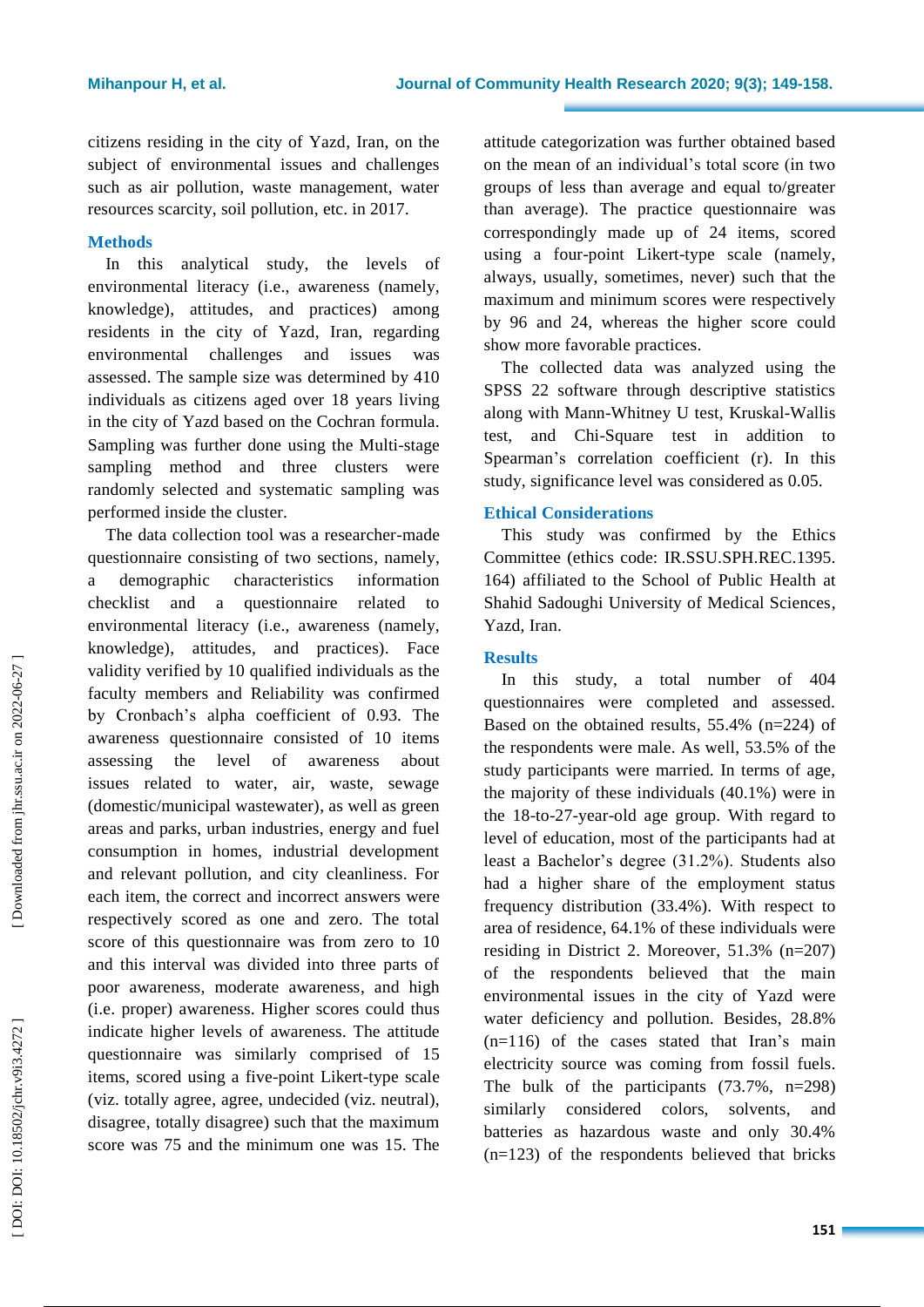and industrial furnaces were the cause s of air pollution in the city of Yazd. Moreover, 79% (n=319) of the participants deemed that recent droughts had affected air pollution. In addition, 61.4% (n=248) of the individuals reflected on compressed natural gas (CNG ) as a less polluting fuel. Only 46.9% (n=189) of these individuals believed that waste needed to be buried upon collection. As well, 47.3% (n=191) of the participants considered uncontrolled use of agricultural fertilizers, industrial activities, and sewage (domestic/municipal wastewater) as the reasons for soil contamination. Additionally, 60.3% (n=244) of the respondents stated that unsanitary dumping of waste was the main cause of soil and water pollution. Furthermore, 36.8%

(n= 149) of the participants thought that three factors of population, excessive water resources usage , and drought were the main reasons for reduction of available water resources.

Based on the results outlined in Table 1 , representing the relationship between awareness, attitudes, and practices among the study participants in terms of demographic characteristics, there is a statistically significant relationship between awareness score and age  $(p=0.037)$  level of education  $(p=0.004)$ , and employment status (p=0.033). The relationship between practice score and age, marital status , and area of residence were also statistically significant (p<0.05).

| Table 1. Interquartile Range and Median scores of individuals' awareness, attitudes, and practices |  |  |  |
|----------------------------------------------------------------------------------------------------|--|--|--|
|----------------------------------------------------------------------------------------------------|--|--|--|

|             | Category                      | $^*IQR$        | <b>Awareness</b><br><b>Median</b> | <b>IQR</b>     | <b>Attitude</b><br>Median | <b>IQR</b> | <b>Practice</b><br><b>Median</b> |
|-------------|-------------------------------|----------------|-----------------------------------|----------------|---------------------------|------------|----------------------------------|
|             | Male                          | 3              | 5                                 | 10             | 65                        | 11         | 66                               |
|             | Female                        | $\overline{3}$ | 5                                 | 8              | 64                        | ۱۱         | 66                               |
| Gender      | $\widetilde{\textbf{p}}^{**}$ |                | 0.274                             |                | 0.106                     |            | 0.739                            |
|             | Single                        | 2.75           | 5                                 | 10             | 64                        | 11         | 65                               |
| Marital     | Married                       | 3              | 5                                 | 8              | 64                        | 10         | 67                               |
| status      | $P^*P$                        |                | 0.037                             |                | 0.356                     | < 0.001    |                                  |
|             | 18-27                         | $\overline{c}$ | 5                                 | 9              | 63                        | ۱۱         | ٦٥                               |
|             | 28-37                         | $\mathfrak{Z}$ | 5                                 | 11             | 64                        | 10         | 69                               |
| Age         | 38-47                         | $\overline{4}$ | 5                                 | 9              | 65                        | $\,8\,$    | 65                               |
| (years old) | 48-57                         | $\overline{2}$ | 4                                 | 8              | 64                        | 9          | 67.5                             |
|             | 58-68                         | $\overline{2}$ | 4                                 | 9              | 65                        | 11         | 72                               |
|             | ***<br>p                      | 0.037          |                                   | 0.356          |                           | < 0.001    |                                  |
|             | Illiterate                    | $\overline{2}$ | 5                                 | $\overline{7}$ | 62.5                      | 9          | 69.5                             |
|             | Under high school diploma     | 3              | 5                                 | 10             | 65                        | 10         | 66                               |
| Level of    | Associate's Degree            | 3              | 5                                 | 8              | 65                        | 10         | 65                               |
| education   | Bachelor's degree             | $\overline{4}$ | 5                                 | 9              | 65                        | 13         | 68                               |
|             | Master's degree and PhD       | 3              | 5                                 | 9              | 63                        | 11.25      | 66                               |
|             | ***<br>$\mathbf{p}$           | 0.004          |                                   | 0.626          |                           | 0.449      |                                  |
|             | Employee                      | $\mathfrak 3$  | 5                                 | 10             | 64                        | 9          | 66                               |
|             | Academic                      | 3              | 5                                 | 9.25           | 63                        | 11         | 66                               |
|             | Student                       | 3.5            | 3.5                               | 8.5            | 62                        | 14.5       | 65.5                             |
| Occupation  | Housewife                     | 2.75           | 5                                 | 7.25           | 65.5                      | 7.75       | 68                               |
|             | Self-employed                 | 3              | 5                                 | 9              | 65                        | 13         | 67                               |
|             | $p^{\sum_{k=1}^{n}}$          |                | 0.033                             |                | 0.004                     |            | 0.677                            |
|             | District 1                    | 3              | 5                                 | 9              | 64                        | 10         | 66                               |
| Area of     | District 2                    | 3              | 5                                 | 9              | 64                        | 11         | 65                               |
| residence   | District 3                    | 5              | 5                                 | 9              | 63                        | 14         | 73                               |
|             | $***$<br>$\, {\bf p}$         |                | 0.12                              |                | 0.438                     |            | 0.031                            |

\* Interquartile Range

\*\* Mann-Whitney U test<br>\*\*\* Kruskel, Wellis Test

\* Kruskal -Wallis Test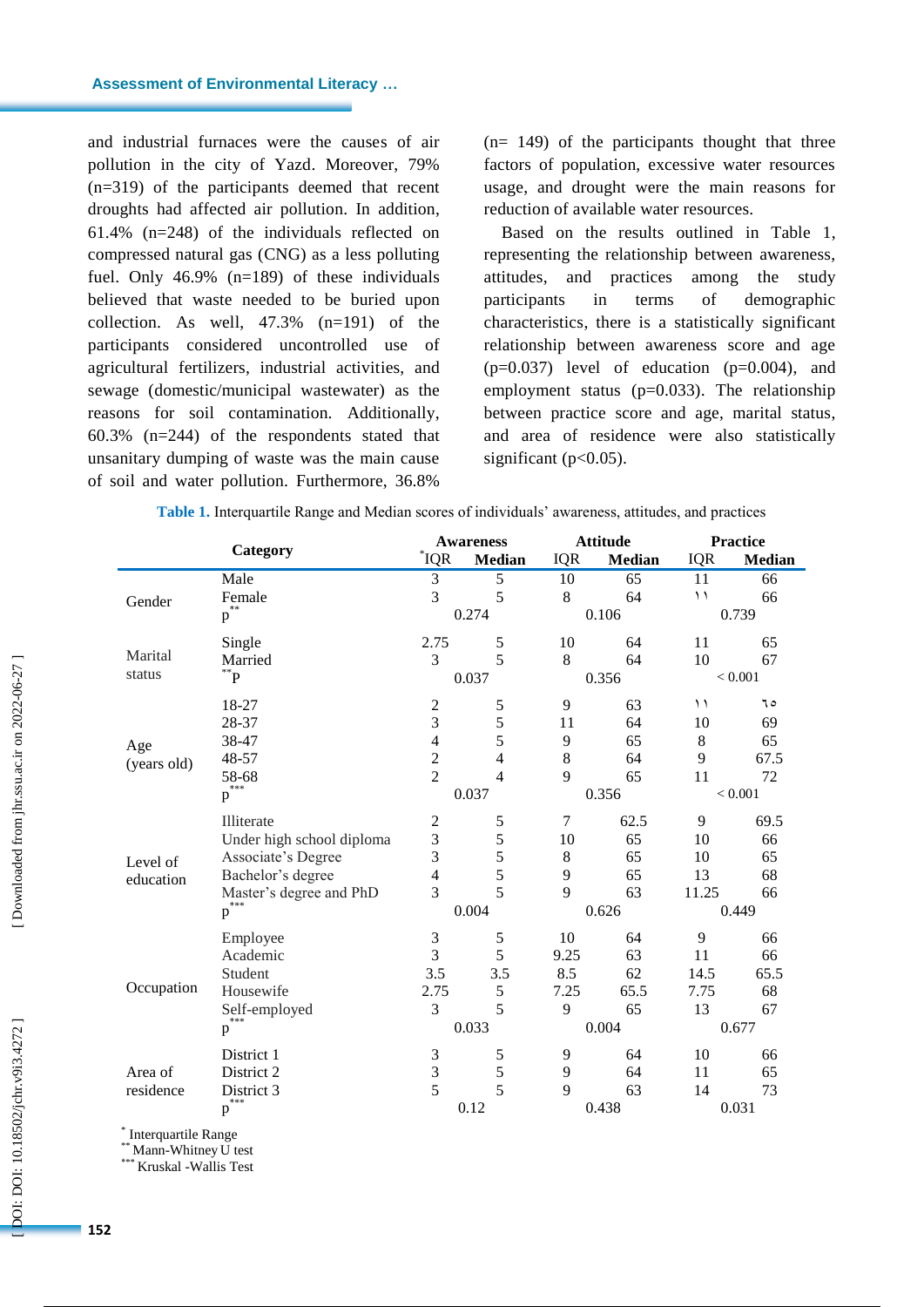Table 2 presents descriptive statistics of awareness, attitude , and practice scores. The mean and SD values of these scores were respectively 4.92 ±2.17,  $66.53\pm7.7$ , and  $66.81\pm7.78$ . The results indicated

that the attitude score obtained by the majority of the participants (51.5%) was lower than moderate level, but awareness and attitude score s were mostly moderate (Table 3).

| Variable  | Mean  | SD   | Min | Max | 25 <sub>th</sub><br>percentile | 50th<br>percentile | 75th<br>percentile |
|-----------|-------|------|-----|-----|--------------------------------|--------------------|--------------------|
| Awareness | 4.92  | 2.17 |     |     |                                |                    |                    |
| Attitude  | 66.53 |      | 43  | 90  | 61                             | 66                 | 72                 |
| Practice  | 66.81 | 7.87 | 43  | Q1  | 61                             | 66                 | 72.                |

| Table 3. Frequency of awareness and attitude scores |  |  |  |
|-----------------------------------------------------|--|--|--|

|           | <b>Variable</b> | No. | $\frac{6}{9}$ |
|-----------|-----------------|-----|---------------|
|           | $\leq$ Mean     | 208 | 51.5          |
| Attitude  | $>$ Mean        | 196 | 48.5          |
|           | Poor            | 162 | 40.1          |
| Awareness | Moderate        | 191 | 47.3          |
|           | High (Proper)   | 51  | 12.6          |
| Total     |                 | 404 | 100           |

A significant relationship was observed between age, level of income , and level of awareness but there was no significant relationship with regard to attitude s (p>0.05). No significant relationship was also reported between gender, level of education, marital

status, area of residence, level of awareness , and attitude (p>0.05). With refer to Table 4, a significant relationship was found between level of attitude and occupation whereas such a relationship was not approved concerning level of awareness.

| Occupation    | <b>Attitude</b> | $<$ Mean | $>$ Mean | $P*$  |
|---------------|-----------------|----------|----------|-------|
|               | $\mathbf N$     | 52       | 46       |       |
| Employee      | $\%$            | 53.1     | 46.9     |       |
|               | N               | 79       | 56       |       |
| Academic      | $\%$            | 58.5     | 41.5     |       |
| Student       | N               | 12       | 4        |       |
|               | $\%$            | 75       | 25       | 0.014 |
|               | N               | 18       | 20       |       |
| Housewife     | $\%$            | 47.4     | 52.6     |       |
| Self-employed | N               | 47       | 70       |       |
|               | $\%$            | 40.2     | 59.8     |       |
| Chi-square    |                 |          |          |       |

| Table 4. Relationship between occupation and attitudes |  |  |
|--------------------------------------------------------|--|--|
|                                                        |  |  |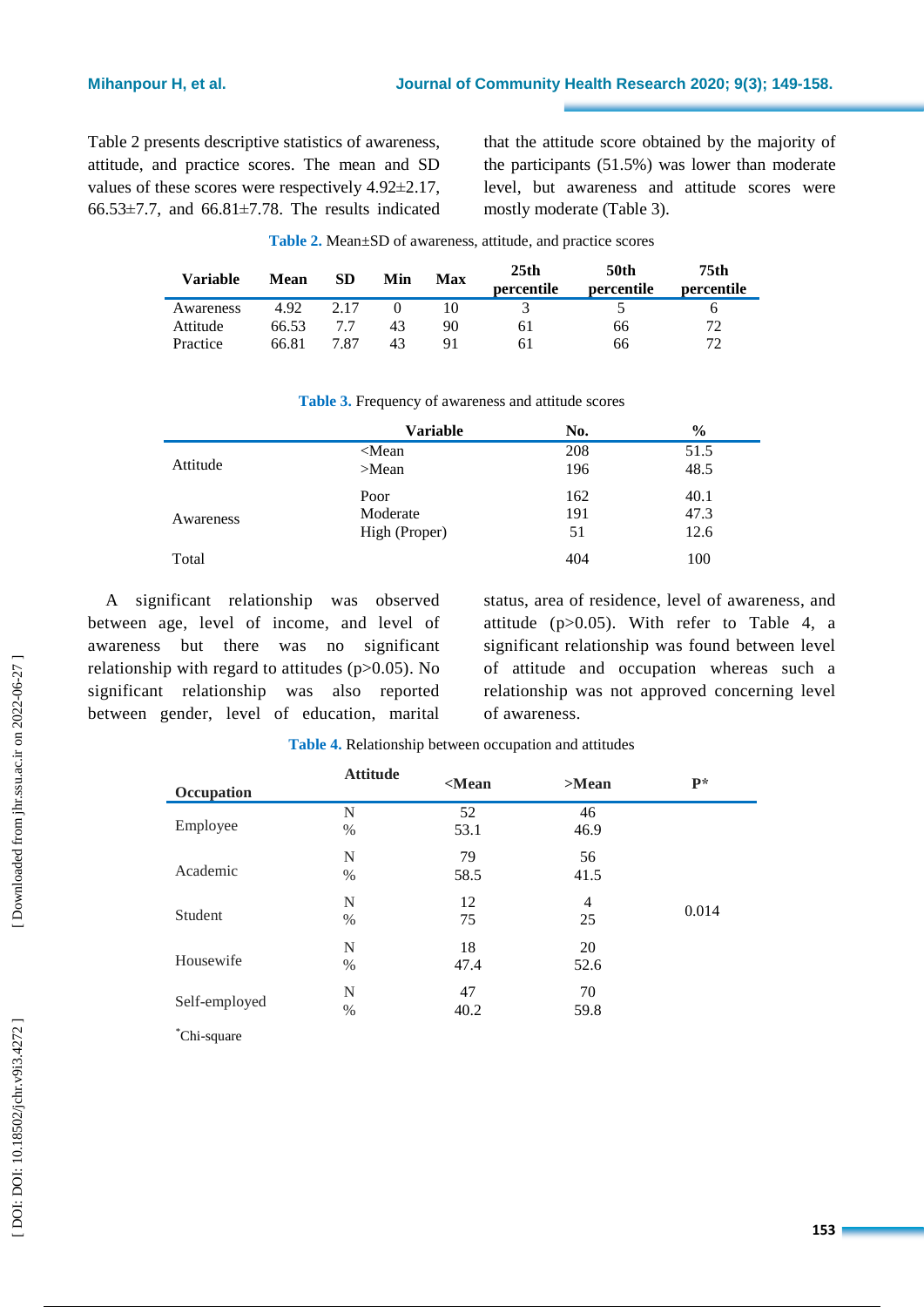Since awareness, attitude , and practice scores did not follow a normal distribution, Spearman's rank correlation coefficient was utilized to assess

relationships. Table 5 shows a positive and significant correlation between awareness, attitude , and practice scores.

|           | <b>Variable</b>                     | <b>Awareness</b>            | <b>Attitude</b>            | <b>Practice</b> |
|-----------|-------------------------------------|-----------------------------|----------------------------|-----------------|
| Awareness | <b>Correlation Coefficient</b><br>p |                             |                            |                 |
| Attitude  | Correlation Coefficient<br>р        | $0.323**$<br>0.000          |                            |                 |
| Practice  | Correlation Coefficient<br>р        | $0.292**$<br>${}_{< 0.001}$ | $0.28**$<br>${}_{< 0.001}$ |                 |

Table 5. Correlation between awareness, attitude, and practice scores

\*\* Significance level of 0.01 in Spearman's rank correlation coefficient

#### **Discussion**

Given the importance of protecting the environment and its fundamental role in sustainable development as well as reducing the detrimental effects of human activities on the environment, environmental literacy is currently regarded as an essential factor. Among all behaviors, knowledge is also regarded as a tool to surpass psychological barriers such as ignorance and aberration. For this reason, it is vital to measure individuals' prior knowledge (14). This study aimed to assess environmental literacy (i.e., awareness (namely, knowledge), attitudes, and practice s) among citizen s residing in the city of Yazd, Iran, in relation to environmental issues and challenges in 2017.

The study results also demonstrated that the level of awareness in 47.3% of the participants regarding the environment was moderate , which was approximately similar to the findings reported by Aminrad et al. (15) and Oguz and Kavas (16) with reference to the adequate or inadequate nature of the individuals' environmental awareness. However, these results were not consistent with the findings obtained by Hooshmandan Moghadam Fard et al. and Salehi , reporting higher levels of awareness (17, 18).

Today, extensive mass media and communication technologies that are available as well as existence of several environmental crises are making governments invest significantly in producing television, radio , and printed programs in this field, so higher levels of awareness would seem more likely. Maybe the reason for moderate levels of awareness is that the subject of energy is specialized and less general , which entails lower levels of awareness with regard to this subject. In terms of assessing the use of mass media (with emphasis on television), enhancing teachers' environmental literacy by Shobeiri et al. (2012) correspondingly showed a statistically significant relationship between watching mass media and levels of knowledge, attitude s, practice s in general and teachers' environmental literacy (19). The results of the survey by Mesdaghinia correspondingly meant that over 80% of people ha d gained awareness through television whereas newspapers and social dialogues as means of awareness were the next ones, suggesting the prominent power of television in informing individual s about environmental health issues (20). Therefore, it seems more beneficial to make use of this medium in progressing health programs , namely , health education, and to produce appealing environmental documentaries in which expert s explain relevant issues at the end of the programs.

Over recent years, following the widespread acceptance of virtual networks, it is recommended to create groups or channels on social networks in order to utilize mobile phones efficiently and acquire adequate information appropriate to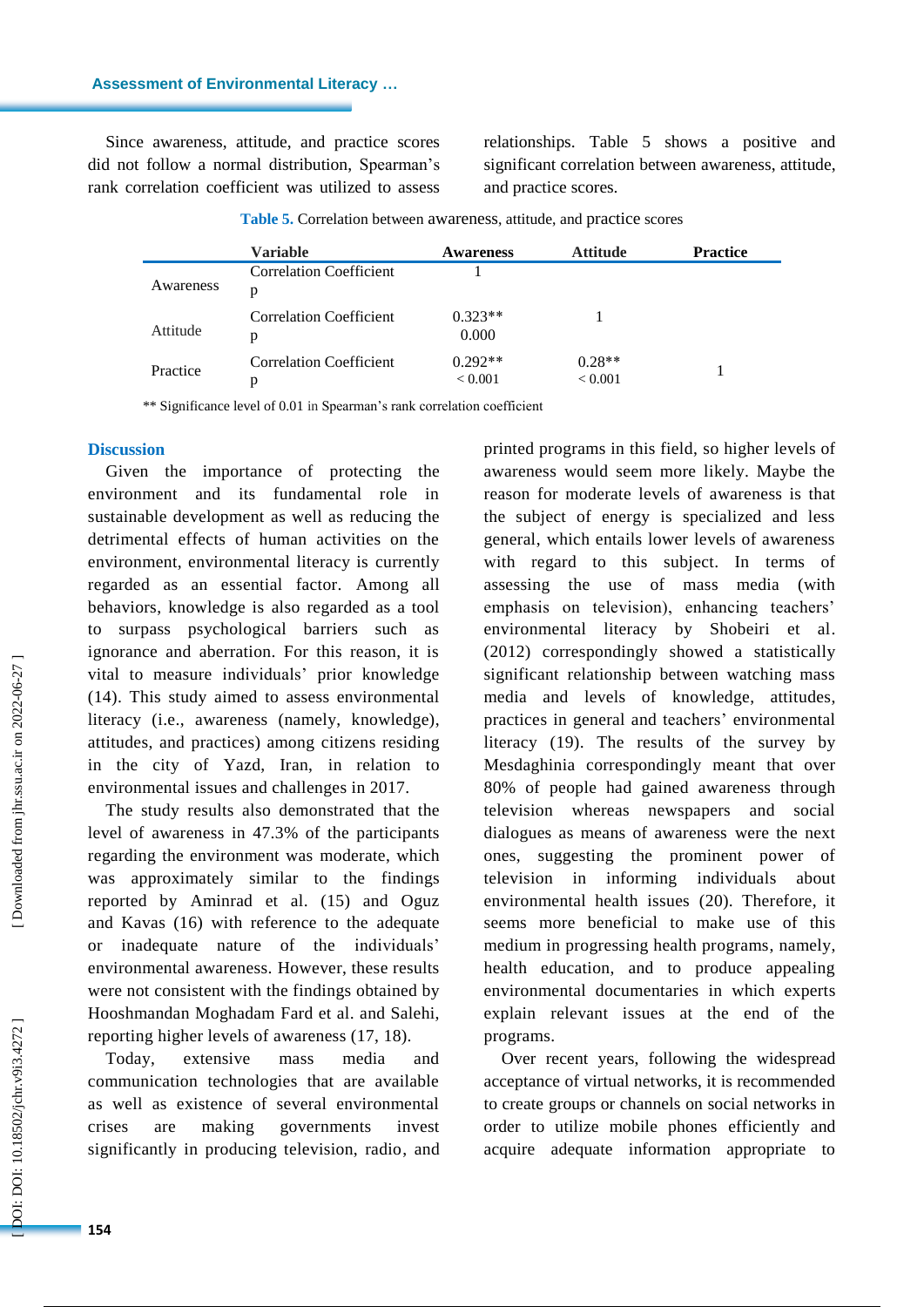users' age and levels of education to provide and share necessary information as well as informative environmental content.

Based on the given assessment, 51.3% of the respondents believed that the most prominent environmental issue in the city of Yazd was water deficiency and pollution. As well, 28.8% of the individuals declared that the most important source of electricity in Iran was fossil fuels. The results of the research conducted by Shobeiri et al. (2015) on teaching energy literacy to operationalize environmental behavior also showed a significant relationship between energy literacy, energy saving , and environmental protection. Moreover, teaching energy literacy was directly correlated with the mentioned factors . Therefore, enhancing the level s of energy literacy among students could enhance the level s of energy saving, environmental behaviors, and environmental protection (5, 12, 19). Referring to the studies by Karimzadegan and

Meiboudia along with Erdogan et al. on the analysis of academic education goals with the approach of environmental literacy components in Iran and Turkey, the most favorable way to provide environmental awareness during childhood is through the production of a new and independent syllabus in this field (4, 21). Social education textbooks should further allow for students' emotional tendencies towards the environment and cognitive skills they utilize to deal with environmental issues. In addition, a study conducted by Karatekin (2012 ) on environmental literacy in Turkey primary schools social studies textbooks had show n that such textbooks had not sufficiently addressed environmental literacy components (6).

Besides, the practice score was also at a moderate level, which was predictable since environmental protection should not be expected from individuals with this inappropriate level of awareness. It should be assumed that people often exhibit behaviors that are not environmentally friendly even with high levels of environmental literacy because they may think that their behavior will not affect the environment (14).

In a study by Owusu on environmental literacy among employed students in Ghana in 2017, environmental literacy had been relatively inadequate and most respondents were merely familiar with the term corporate social responsibility (CSR ) , resulting in a higher average score in all cases, whilst water use, waste management, global warming, and renewable and non -renewable natural sources had been recorded above the overall average score (10) .

The attitude score of most respondents in the present study was lower than moderate level , which was inconsistent with the result s of the study by Saribas et al. (2014 ) on the relationship between environmental literacy and self -efficacy beliefs towards environmental education. They had further reported relatively high levels of attitudes, concerns , and environmental issue perception s even though they did not possess environmental literacy or sufficient self -efficacy in relation to the environment (5).

In the present study, there was no significant relationship between gender, level of education, marital status, area of residence, level of awareness, and attitude s. Salehi Emran et al. (2008) had similarly assessed primary school teachers' environmental knowledge, attitude s , and skills in Mazandaran Province, Iran, showing positive attitude s in female teachers compared with their male counterparts. Furthermore, male teachers ' environmental literacy had been higher compared with female ones (18). Arbaat et al. (2011) had also reported a significant relationship between gender in terms of knowledge, awareness, and practice s in relation to the environment. However, there was a significant difference in attitude s among female students compared with their male peers (22). In the study by Marzban et al. , women's awareness had been also reported higher compared with males (23). This was also true among married individuals compared with singles. Evans et al. had further conducted a study in New York , the United States, in which awareness with regard to environmental risks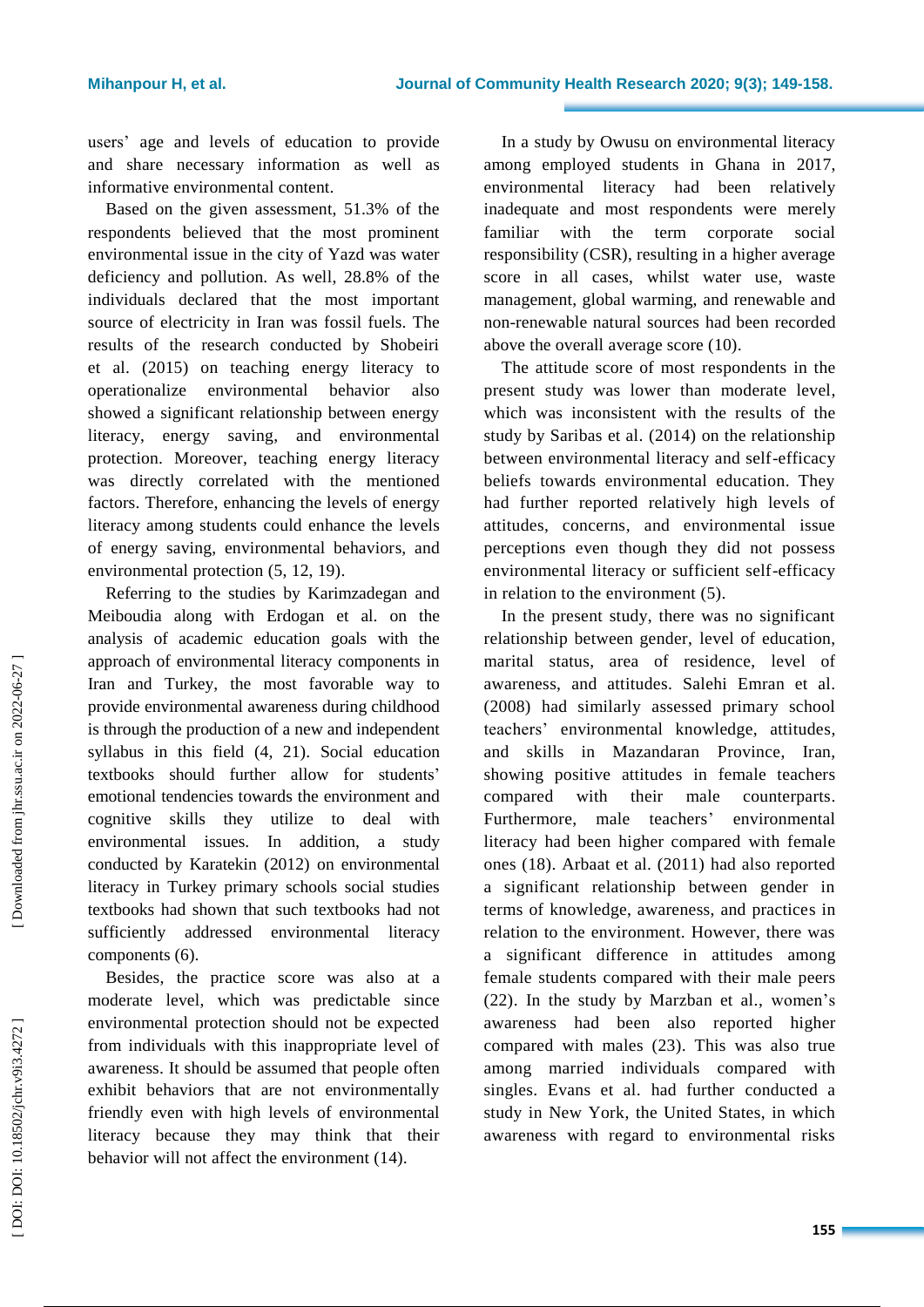among women residing in Manhattan had been high (24).

The awareness score was statistically significant in relation to age, level of education , and employment status. In this study , it was observed that students enrolled in the field of science had higher awareness compared with those in other fields , but there was no significant relationship between students of other fields in terms of attitude s and practice s (22).

In this study, occupation was additionally considered as an effective factor in levels of awareness even though it did not shape attitudes. The results of an assessment on pre -employed teachers' environmental literacy in Turkey, as a measure for the development of teacher training programs by Tuncer et al. (2009), had also revealed that efforts to revitalize the curriculum in Turkey were promising. In addition, teachers' environmental background prior to employment could be positively related to their environmental literacy and attitude s (25). The opportunities and facilities offered and the sense of efficiency may thus play an effective role in promoting environmental literacy (8) .

Based on the study results, awareness, attitudes, and practice s of the participants concerning some environmental issues seemed to be inadequate. Considering that environmental risks are increasing at local and global scales and environmental pollution particularly air pollution is continuously growing due to various reasons e.g. rapid population growth, higher number of cars, non -standard cars in terms of environmental criteria, etc. in Iran, especially in large cities, and given the role of environmental factors regarding communit y health due to the expansion of automated life specifically in major cities, it is necessary to conduct various research studies to identify and control these factors. Intervention studies identifying appropriate solutions and operationalizing them are of extremely high priority in this regard.

It is of note that cultural beliefs also provide a broad stage to improve the management of environmental issues. Therefore, understanding

and identifying practice s in various cultures may be vital in taking the first step s towards promoting resource management among cultural groups to prevent conflicts and to resolve environmental issues (26). The implementation of educational and informative programs based on the cultural foundations of various communities in different regions of Iran may be effective in improving awareness in citizens regarding environmental pollution control institutions and their cooperation with these institutions for efficient management of environmental pollution control. Considering people's reception of health plans such as those to eradicate viral contagious diseases, providing education for citizens to improve their awareness of environmental pollution and resulting diseases may entail increased cooperation in this field. Besides, producing participatory and encouraging programs for families and citizens may be useful and worthwhile. Inter -organizational cooperation within entities active in the field of environmental pollution control and allocation of sufficient financial resources in this regard may aid in further advancing of the objectives of these organizations.

Among the respondents, 61.4% of the cases reported CNG as a less polluting factor. Based on a study conducted in Denmark, automobile fumes and wood scraps had been also mentioned as the most prominent sources of airborne particles whilst the main reason of human exposure to these particles in open environments was their high density especially in urban areas that were also more densely populated (20, 27) .

Considering the importance of the environment and its vital role in sustainable development, in this study were investigated the level of environmental literacy (i.e. awareness (namely, knowledge), attitudes, and practices) among citizens residing in the city of Yazd, Iran. one of the limitations of this study was the collection of the required data through a questionnaire , assuming that the respondents ' answers were honest and accurate, but some respondents may not be so. Information was also collected using a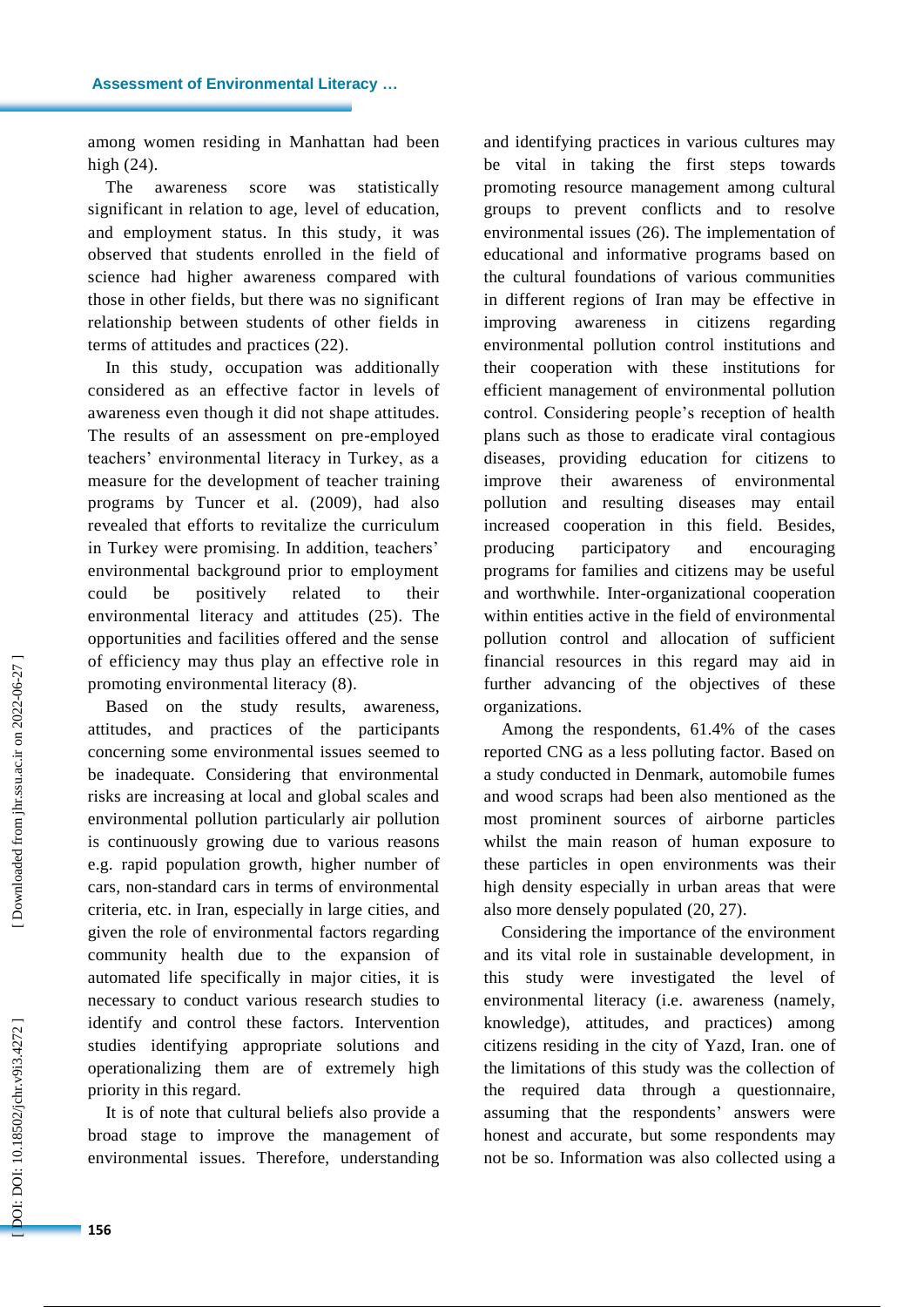self -report, so some items may not have been answered accurately by the participants.

# **Conclusion**

Although awareness among Yazd citizens on some environmental issues was at low levels, in general, their awareness specifically regarding health issues stemming from air pollution was proper. In view of the importance of environmental factors, it is necessary to conduct various research studies to identify and control these factors and to carry out further intervention studies to find right and proper solutions before their implementation.

#### **Acknowledgement s**

The authors hereby extend their gratitude to the Vice Chancellor's Office for Research and Technology at Shahid Sadoughi University of Medical Sciences, Yazd, Iran, for their financial support.

### **Funding**

The present article was derived from a research project with the code no. 5344 , receiving approval from the Environmental Science and Technology Research Center, School of Public Health, Shahid Sadoughi University of Medical Sciences , Yazd, Iran .

### **Conflict of Interest**

The authors declared no competing interests.

# **Author contribution**

H.M. Writing and Formal Analysis, A.A. E Investigation and Supervision, M.Kh, Z.Sh, M.Gh Writing and Methodolog y , H.R Formal Analysis, J. V. Present Idea, H.M, M.Gh and A.A. E Review and Editing, R.M, A.A and F.P. Data collection.

All authors read and approved the final manuscript and are responsible about and question related to article.

### **References**

- 1.Salimian Rizi M, Amini M, Madani SA. Assessment of Environmental Literacy of Students and operational challenges of Environmental Education in Secondary Education. Curriculum Research JSRE. 2020; 9(2): 288 -313.
- 2.Unesco P. Final Report, Intergovernmental conference on environmental education, Tbilissi (USRR), 14 -16 oct., 1977. Paris (France). 1978.
- 3.Ertekin T, Yüksel Ç. The Role of Ecological Literacy Education with Academic Support in Raising Environmental Awareness for High School Students:"Enka Ecological Literacy Summer Camp Project Case Study". Procedia -Social and Behavioral Sciences. 2014; 120: 124 -32.
- 4.Karimzadegan H, Meiboudia H. Exploration of Environmental Literacy in Science Education Curriculum in Primary Schools in Iran. Procedia-Social and Behavioral Sciences. 2012; 46: 404-409.
- 5.Saribas D, Teksoz G, Ertepinar H. The relationship between environmental literacy and self -efficacy beliefs toward environmental education. Procedia-Social and Behavioral Sciences. 2014; 116(2): 3664-8.
- 6.Karatekin K. Environmental Literacy in Turkey Primary Schools Social Studies Textbooks. Procedia -Social and Behavioral Sciences. 2012; 46: 3519 -23.
- 7.Maurer M, Bogner FX. Modelling Environmental Literacy with Environmental Knowledge, Values and (Reported) Behaviour. Studies in Educational Evaluation. 2020; 65: 100863.
- 8. Hemmati Z, Shobeiri SM. Environmental Culture and the Factors Affecting It (Case Study: the Citizens of Shiraz). Iran Cultural Research Quarterly. 2016;8(4): 197 -215. [Persian]
- 9.Akbari S, Sameri M. Effect of Teaching Sociological Studies with Project Method on Male Students' Environmental Literacy of Elementary School 6th Grade. IRSEN. 2019. [Persian]
- 10. Owusu GMY, Ossei Kwakye T, Welbeck EE, et al. Environmental Literacy of Business Students in Ghana. International Journal of Sustainability in Higher Education. 2017;18(3).
- 11. Sojasi Qeidari H, Azizi S. Measurement and Analysis of Environmental Literacy of Rural Tourisms. Geographical Space. 2018;18(61): 181 -201.
- 12. Craig CA, Allen MW. The Impact of Curriculum-Based Learning on Environmental Literacy and Energy Consumption with Implications for Policy. Utilities Policy. 2015; 35: 41 -9.